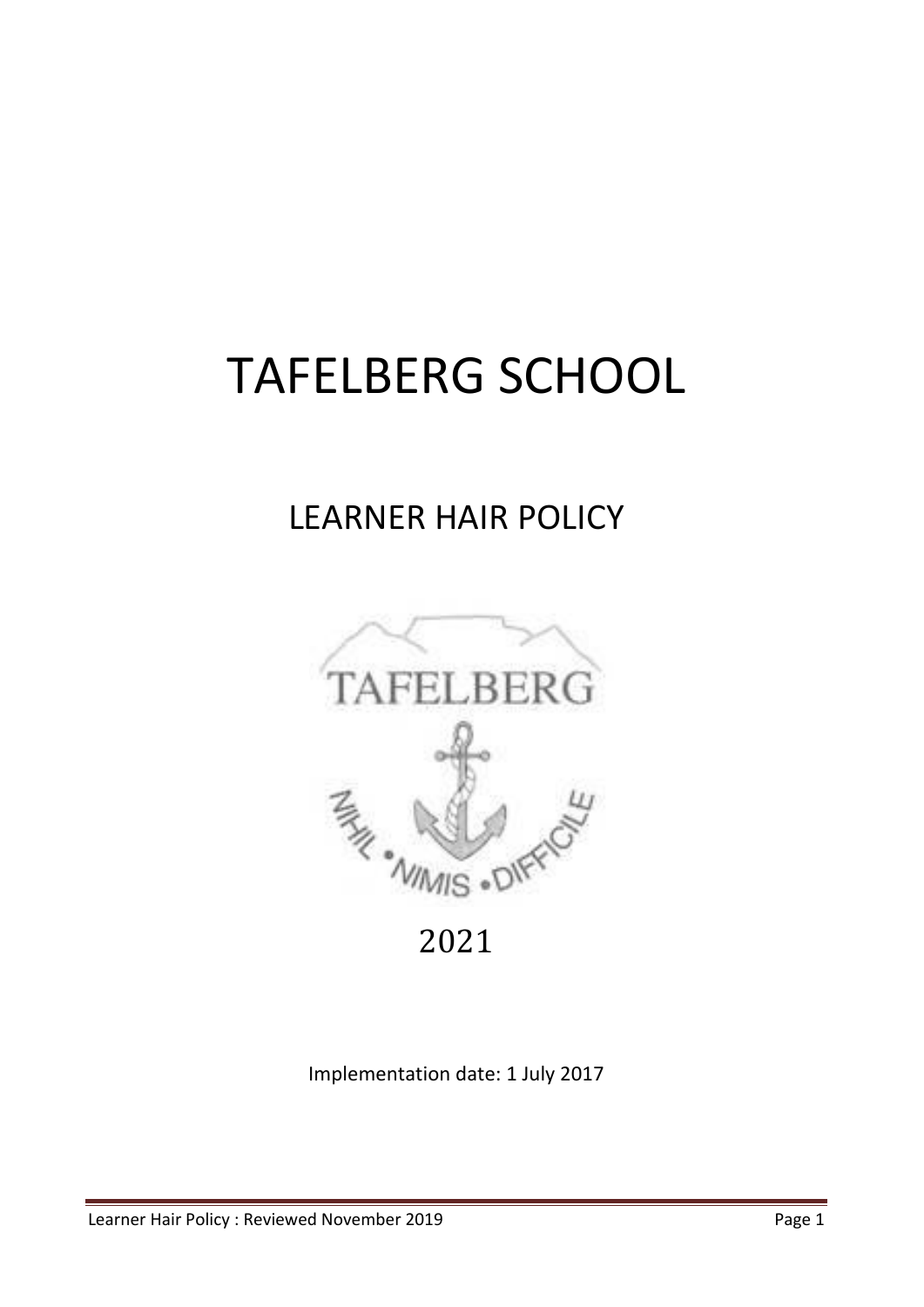#### **1. Introduction**

- 1.1 A formal set of rules and regulations is usually unnecessary for the majority of our learners who conduct themselves sensibly and in a manner that is mutually advantageous. However, there are learners who need the guidance of rules and regulations and instructions.
- 1.2 It is therefore necessary to have a set of rules and regulations in order for all educators, parents and learners to be able to co-operate and interact beneficially.

#### **2. Purpose**

2.1 School rules are intended to establish a disciplined, purposeful and safe environment that facilitates effective teaching, learning and sport participation at Tafelberg School.

#### **3. Appearance Hair & Uniform**

- 3.1 Learners' general appearance directly influences the way in which a school is perceived in terms of the norms and standards advocated and upheld by the community. It creates an undeniable sense of entity within the School context and contributes positively towards issues such as discipline, orderliness and goalorientated academic and sport achievement.
- 3.2 All learners are expected to wear the uniform with pride. Uniform and hair should be kept neat and tidy, clean and in good condition at all times.

#### **4. Application and Implementation**

- 4.1 This policy applies to **all** learners that are enrolled/registered to take part in the educational programmes at Tafelberg School. These include any school-organised tours and outings, unless an exemption has been granted by the Principal.
- 4.2 Parents are solely responsible for ensuring that their children's hair complies with the hair policy of the school at all times.

### **5. Hair Regulations:**

- Emphasis must be on **neatness and cleanliness**, and hair **must** be **brushed/combed.**
- All hair is to be clipped, tied or Alice-banded **away from the face**
- Fringes may not hang over the eyebrows
- Hair touching the **shoulders** and hanging **over the ears** must be **tied** up / platted
- Only plain navy blue, black or white hair accessories are allowed
- Hair colour must look natural, no extreme highlights are allowed
- Hair may be coloured in one colour, but only in *natural* **hair colours**
- No excessive colouring of hair that looks unnatural will be allowed.
- Gelled hair must comply with the basic rules of neatness and cleanliness.
- Spikes or Mohawk styles are not allowed
- No patterns, designs, names etc to be cut into the hair.
- No shaved heads with pony tails